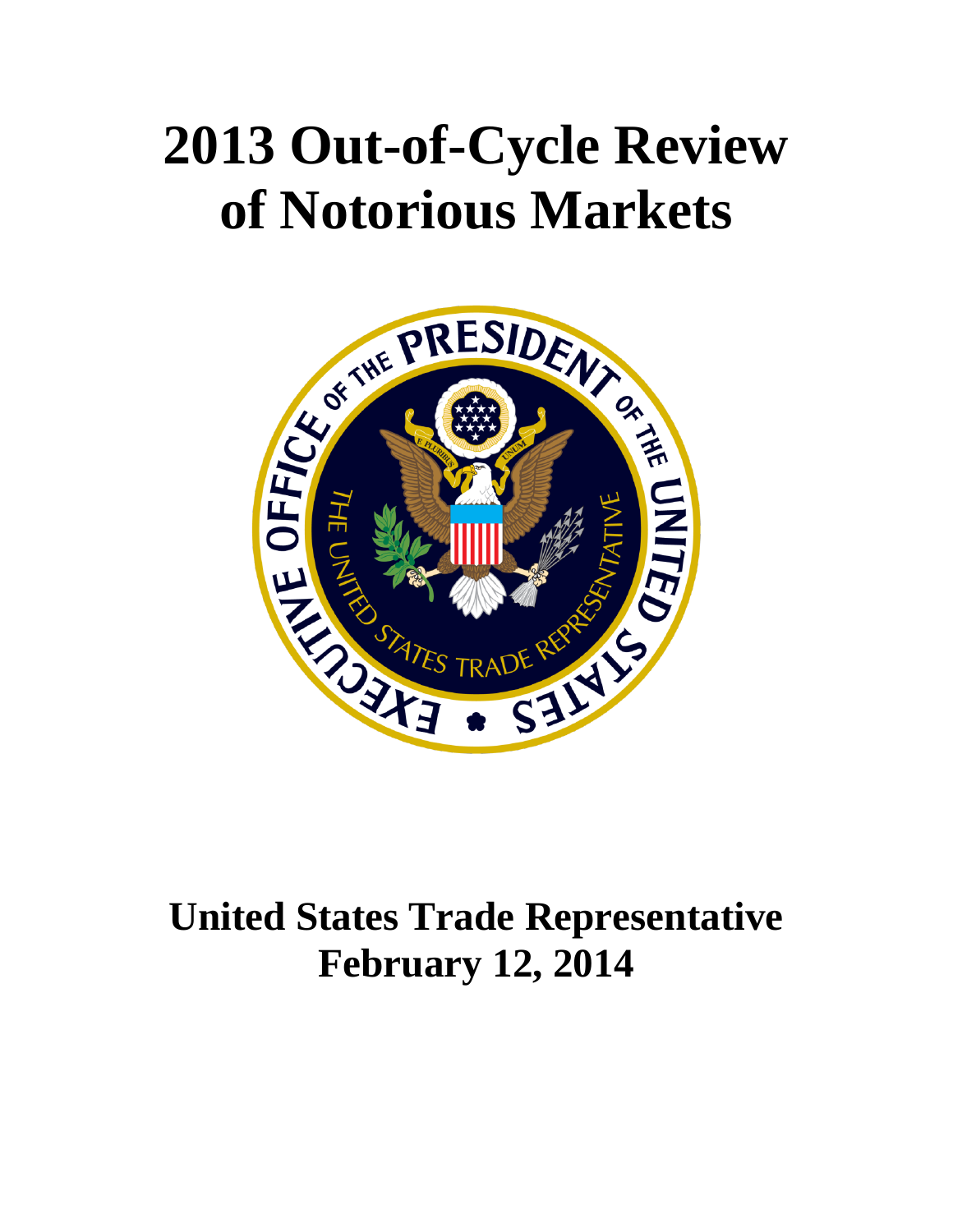#### **Results of the 2013 Out-of-Cycle Review of Notorious Markets**

# **Overview**

Trademark counterfeiting and copyright piracy on a commercial scale cause significant financial losses for rights holders and legitimate businesses, undermine critical U.S. comparative advantages in innovation and creativity to the detriment of American workers, and can pose significant risks to consumer health and safety. The Notorious Markets List ("List") identifies select online and physical marketplaces that reportedly engage in and facilitate substantial piracy and counterfeiting.

The Office of the United States Trade Representative ("USTR") has developed this List under the auspices of the annual Special 301 process, taking into account public comments solicited by USTR through the *Federal Register* and the input of other Federal agencies. The List identifies marketplaces that have been the subject of enforcement actions or that may merit further investigation for possible intellectual property rights ("IPR") infringements. These markets have been selected for inclusion both because they exemplify concerns about trademark counterfeiting and copyright piracy on a global basis and because the scale and popularity of these marketplaces can cause economic harm to U.S. and other IPR holders. They may also pose health and safety risks to consumers as well as provide inadequate safeguards for consumer privacy and security.

USTR has identified notorious markets in the Special 301 Report since 2006. In 2010, USTR announced that it would begin publishing the List as an Out-of-Cycle Review, separately from the annual Special 301 Report. USTR published the first such List in February 2011 and subsequent Lists in December 2011 and December 2012. The present List is the result of the 2013 Out-of-Cycle Review of Notorious Markets.

The Notorious Markets List does not purport to reflect findings of legal violations, nor does it reflect the United States Government's analysis of the general IPR protection and enforcement

2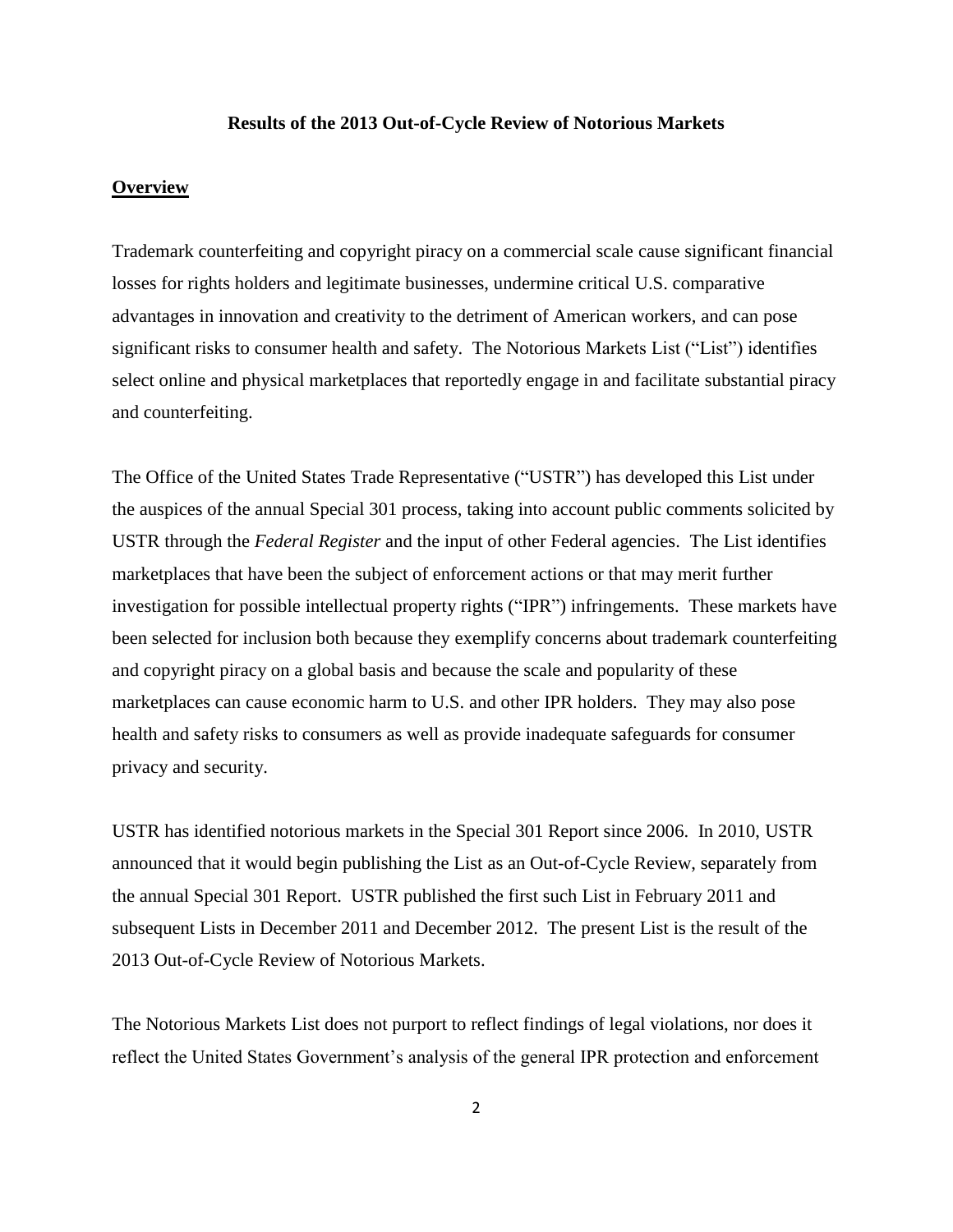climate in the country concerned. A broader analysis of IPR protection and enforcement in particular countries or economies is presented in the annual Special 301 Report, published at the end of April each year (see the Public Information section at the end of this document).

#### **Positive Developments since the 2012 Out-of-Cycle Review of Notorious Markets**

Since the release of the 2012 Notorious Markets List, some notable efforts were undertaken to address the widespread availability of pirated or counterfeit goods in the listed markets. The United States commends these efforts, and encourages governments, rights holders, and operators of these and other markets, including those newly identified in the 2013 List, to engage in sustained and meaningful efforts to combat piracy and counterfeiting, and foster the development of legitimate marketplaces.

In 2013, several online markets in the 2012 List closed or saw their business models disrupted as a result of enforcement efforts. The operator of Canada-based **IsoHunt.com**, one of the largest BitTorrent indexes in the world, agreed to shut down the site and pay \$110 million to the plaintiff as part of a litigation settlement agreement reached in United States Federal court. In some instances, in an effort to legitimize their overall business, companies made the decision to close down problematic aspects of their operations, as China's Xunlei.com did with its multiplatform site **GouGou.com**; or to cooperate with authorities to address unauthorized conduct on the site, as in the case of **Warez-bb.org.** These markets have been removed from the List.

During the past year, the Chinese website **PaiPai.com** undertook various measures to address complaints about its role in facilitating the distribution of pirated and counterfeit goods. PaiPai.com streamlined its notice and takedown procedures, accelerated its response to complaints, and engaged rights holders to develop additional cooperative procedures. PaiPai.com has committed to maintaining efforts made in 2013 while expanding its work with right holders to include the business and entertainment software and other content industries. PaiPai.com has been removed from the List, but we will continue to monitor PaiPai.com's efforts.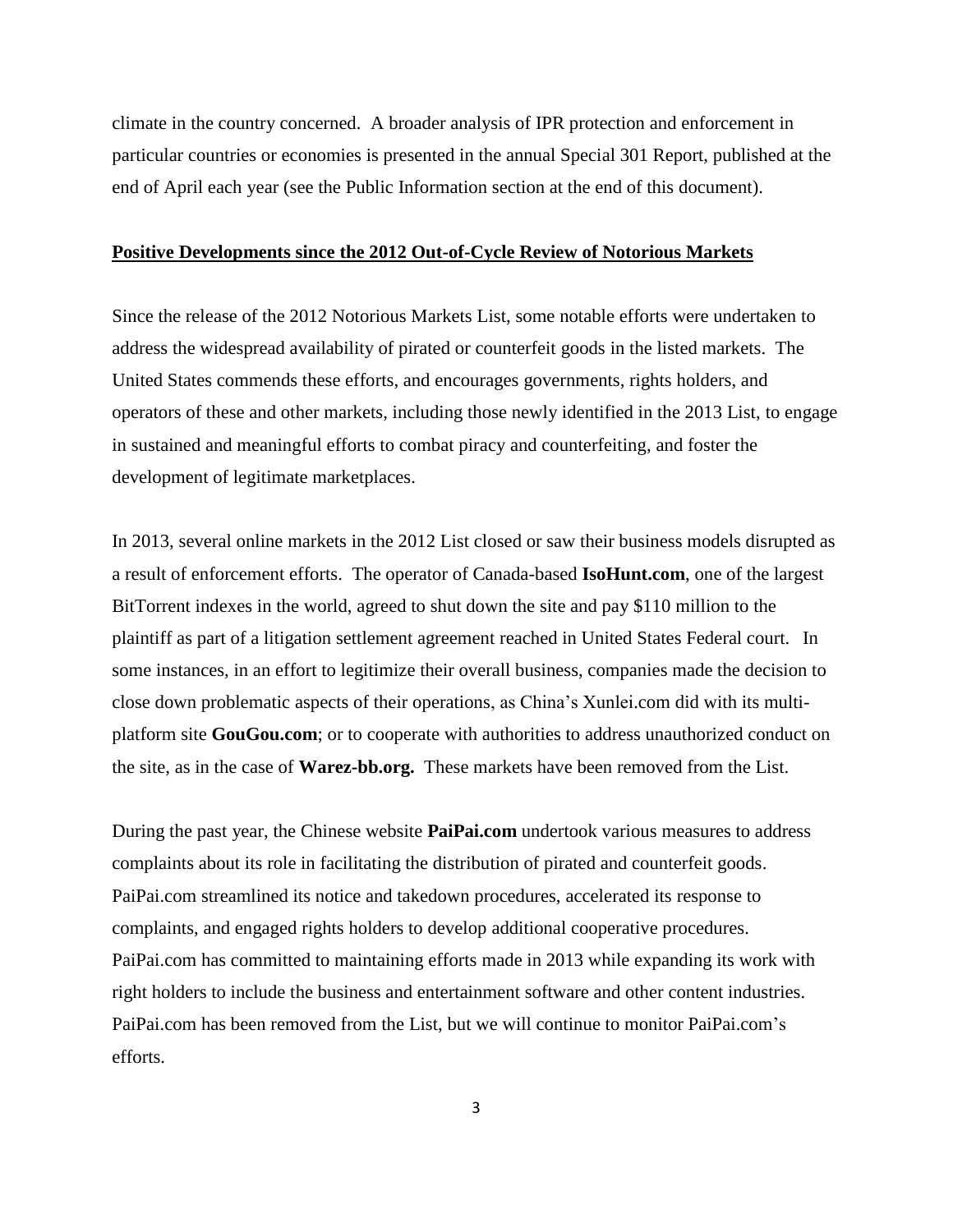In 2013, Pakistani authorities in Karachi and Lahore took several enforcement actions against book pirates at the **Urdu Bazaars** and other, related operations. In recognition of the efforts of the local authorities, we have removed these Urdu Bazaars from the List.

**Mexico's Pulga Rio Market** was the focus of targeted law enforcement activity that reduced, and continues to discourage, the availability of counterfeit and pirated merchandise. In recognition of sustained efforts by Mexican authorities at Pulga Rio Market, the market has been removed from the 2013 List.

#### **Other Developments Related to Previously Listed Markets**

The Chinese website **Taobao.com** has not been included in the 2013 List.Taobao.com was included in previous Notorious Markets Lists for the widespread availability of counterfeit and pirated goods in its electronic marketplace, but was removed from the List in 2012 in recognition of efforts to address these problems. Although challenges remain, Taobao.com has continued working to rid its marketplace of infringing products through the procedures established in 2012. Taobao.com has assured the United States that it will continue to work with rights holders and law enforcement officials in China to address remaining issues raised by software, publishing and apparel and footwear companies. USTR will continue to monitor these developments, along with Taobao.com's progress in assisting U.S. small and medium-sized enterprises to address the distribution of unauthorized versions of their products.

**Baidu.com** has not been included in the 2013 List. While Baidu.com was identified in the List for several years, it entered into a landmark licensing agreement with U.S. and other rights holders in 2011 and was removed from the List in December 2011. We received no recommendations to return Baidu.com to the List in the current Out-of-Cycle Review. Although it is clear from recently-filed lawsuits and government enforcement actions in China targeting Baidu.com that it remains a problematic marketplace, we have not relisted the company this year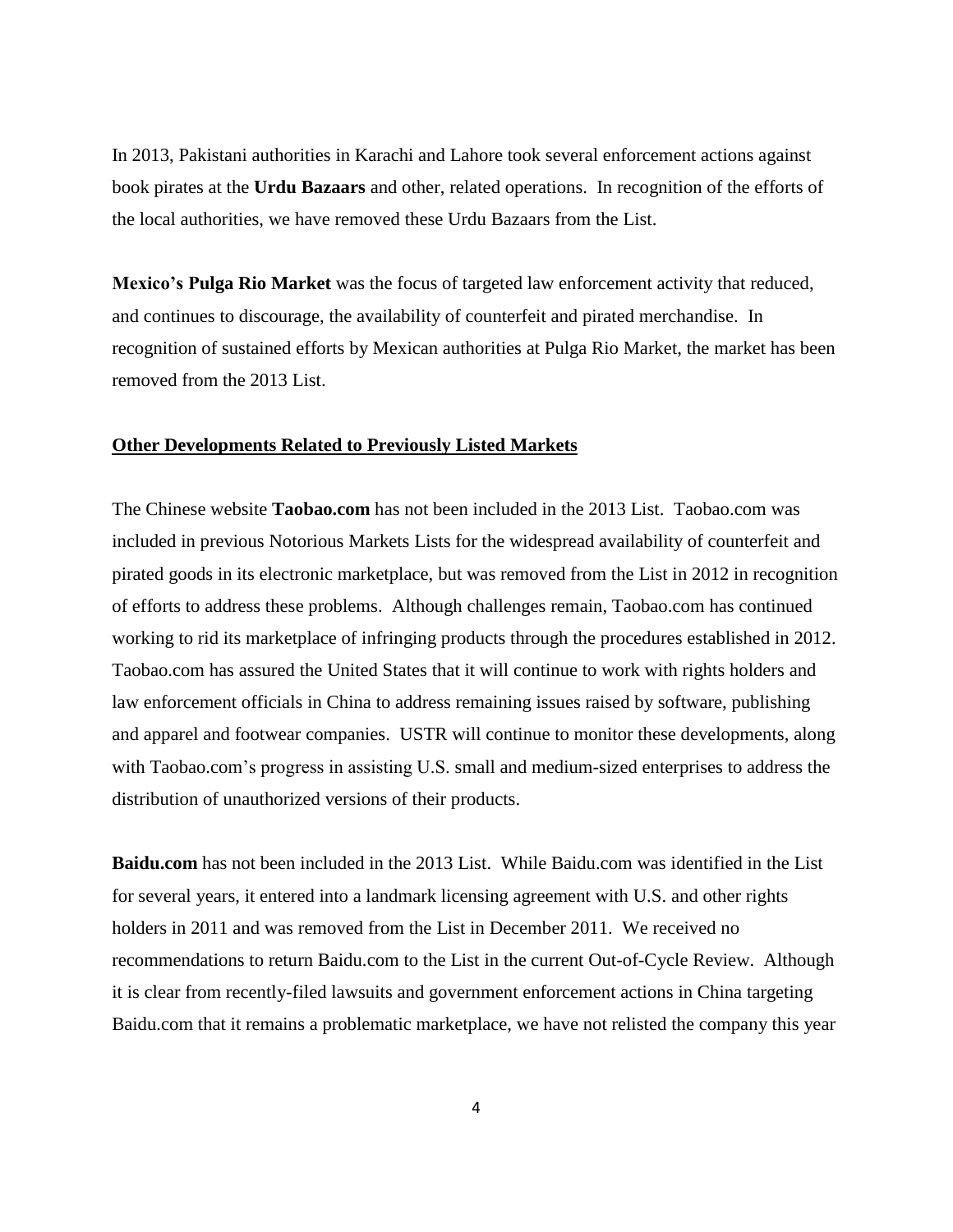in order to give Baidu.com and appropriate Chinese authorities the opportunity to effectively address outstanding concerns.

USTR continues to monitor markets that have been removed from the List, whether in the current review or as a result of a prior review. Markets may be re-listed if there is a change in circumstances, e.g., if a website that ceased to operate as a result of enforcement or other action resumes its unauthorized activities or the corrective actions that merited removal from the List prove inadequate or short-lived.

For example, **Demonoid.com**, a well-known BitTorrent tracking site that operated for nearly ten years and was considered an alternative to the notorious market The Pirate Bay, was shut down due to joint enforcement action by Mexico, Ukraine, and Panama, and has been offline and off the List since 2012. If, as suggested by recent press reports, Demonoid.com's operations resume, its List status could be revisited during the 2014 review.

# **Results of the 2013 Out-of-Cycle Review of Notorious Markets ("2013 List")**

The Notorious Markets List identifies particular online and physical marketplaces in which pirated or counterfeit goods are reportedly available, but is not intended to be an exhaustive listing of all notorious markets around the world. Rather, the List highlights some of the most prominent examples reported to USTR.

Owners and operators of the notorious markets included in the 2013 List who are willing to address piracy and counterfeiting could do so by adopting business models that rely on the licensed distribution of legitimate content and products and by working with rights holders and enforcement officials to address infringement. In the absence of such willingness, responsible government authorities should intensify efforts to investigate reports of piracy and counterfeiting in these and similar markets, and to pursue appropriate action against such markets.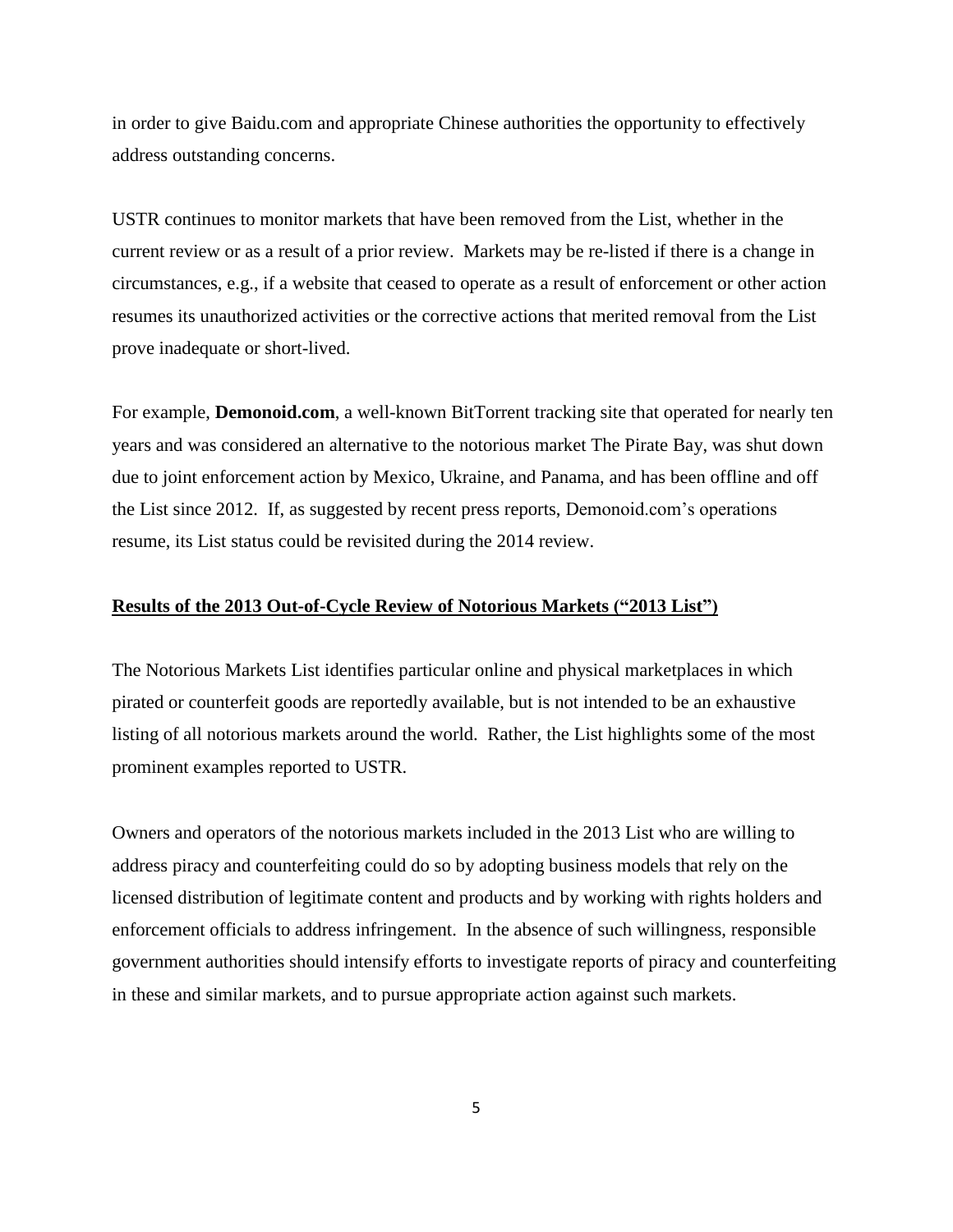# **ONLINE MARKETPLACES**

The 2013 List of online marketplaces includes examples of various technologies and business models. We focused our review not on the technology or business model but on whether a nominated site appears to engage in or facilitate intellectual property infringement.

While the 2013 review resulted in the listing of online markets reportedly engaged primarily in copyright piracy, the U.S. Government also is committed to addressing the online sale of counterfeit goods. Most recently, on December 2, 2013, a coalition of U.S. and foreign law enforcement agencies and Interpol announced the results of an operation that interrupted the activity of over 700 websites worldwide that were illegally selling counterfeit merchandise. This operation, coordinated by the U.S. National Intellectual Property Rights Coordination Center, and known as Project Cyber Monday IV in the United States, is the latest effort in a sustained, global law enforcement initiative that began in June 2010 with the U.S. launch of Operation In Our Sites. Information on Project Cyber Monday IV, Operation In Our Sites and other law enforcement efforts against counterfeiting and piracy can be found at: [www.iprcenter.gov.](http://www.iprcenter.gov/)

# *Online markets, in alphabetical order:*<sup>1</sup>

l

**Aiseesoft.com**:Rights holders indicate that this site's operators, reportedly based in China, develop and make available to customers worldwide various "high-quality" DVD converter tools, video converter tools, and a DVD and video converter suite that, according to the site, allow users to circumvent technical protection measures and view video content in an unauthorized manner.

<sup>&</sup>lt;sup>1</sup> In most cases, the List identifies online markets by the domain name provided in the public responses to the *Federal Register* request. However, it is common for operators of notorious online markets to change a site's domain name or to use multiple domain names at once to direct users to their site. The List reflects each market's most commonly referred to or well-known domain name or names.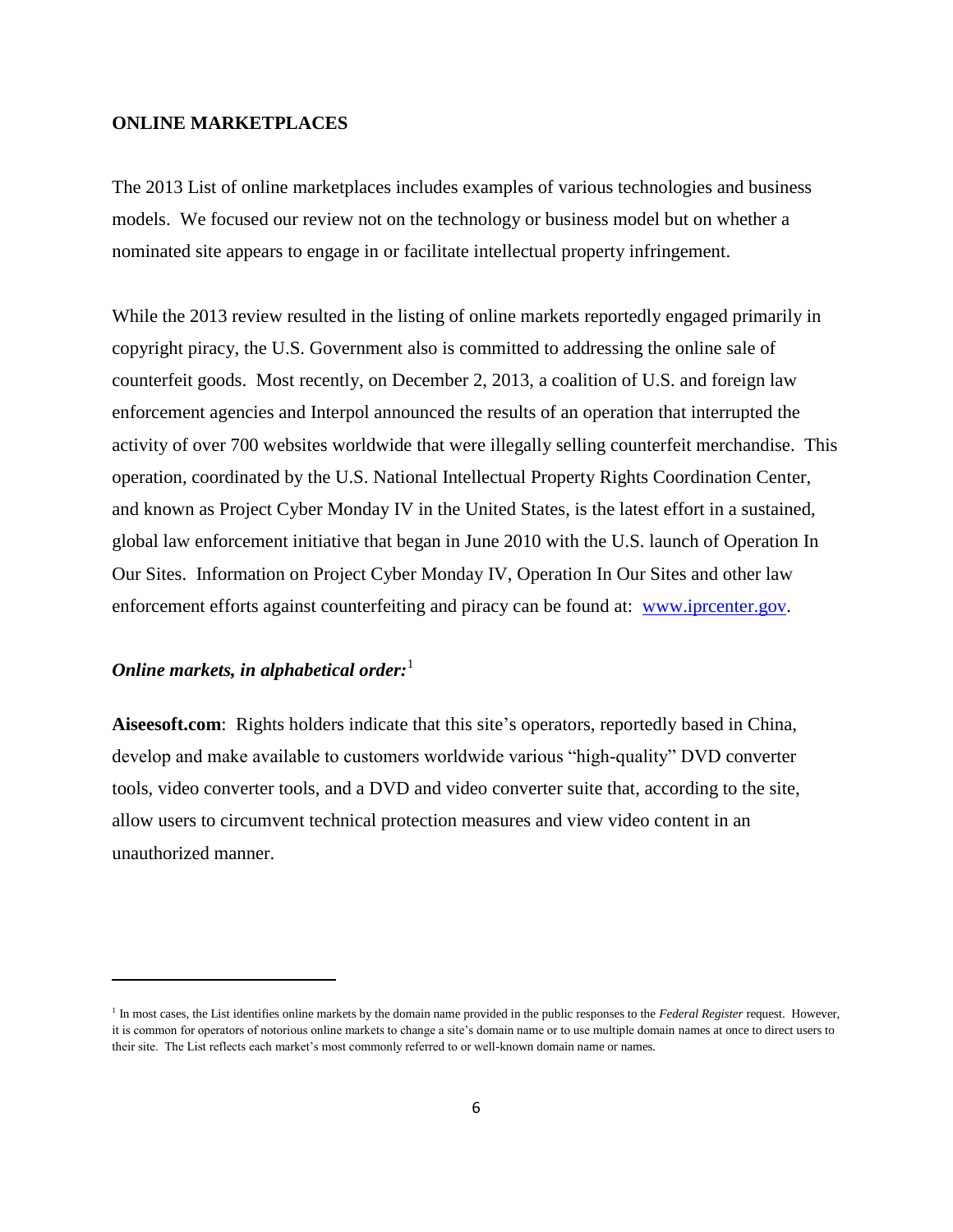**Baixedetudo.net**: This website, hosted in Sweden, but targeted at the Brazilian market, is aptly named "Download Everything." The site provides links to infringing music as well as software codes and programs that have been "cracked" (stripped of technological protection measures).

**Darkwarez.pl**: According to submissions received as part of our review, this Poland-based site offers links to a wide variety of content including nearly 150,000 links to sites where users can play unauthorized video games. The number of links offered through the site has tripled since Darkwarez.pl was nominated for, but not included in, the 2012 List.

**Ex.ua**: This Ukraine-based, one-click hosting site allows users to download or stream a full range of infringing content, including music, television programming, movies, books, and software. It is one of the twenty most popular websites in Ukraine. Enforcement actions undertaken against the site in 2012 by Ukrainian authorities were halted as a result of political criticism and popular opposition. No further enforcement actions have been taken and the site reportedly continues to monetize infringing content.

**Extratorrent.cc** (formerly Extratorrent.com): Also based in Ukraine, this site offers music, movies (including camcorded first-run films), software, and a wide variety of other content. The site offers millions of files and is ranked  $324<sup>th</sup>$  worldwide by Alexa.com.<sup>2</sup> It has been the subject of successfully concluded enforcement actions in several jurisdictions but continues to operate under different domain names. The prevalence of this and the Ex.ua site reportedly are having a negative impact on the development of legitimate sales channels for copyright-protected content within Ukraine and in other markets (for example, according to Alexa.com, Extratorrent.cc ranks  $75<sup>th</sup>$  in website popularity among users in India).

**Free-tv-video-online.me** (formerly Projectfree.tv): This site, reportedly hosted in Canada, provides links to unauthorized copies of first-run movies and television programs. This site has a worldwide Alexa rank of 580. The current operator, who reportedly changed the site's domain name to avoid seizure, also changes the site host regularly to avoid enforcement action.

 $\overline{\phantom{a}}$ 

 $^2$  Alexa.com developed and maintains a well-known website traffic ranking system. Rankings are included in some of the listings to illustrate the website's popularity globally or its dominance in a particular country or countries.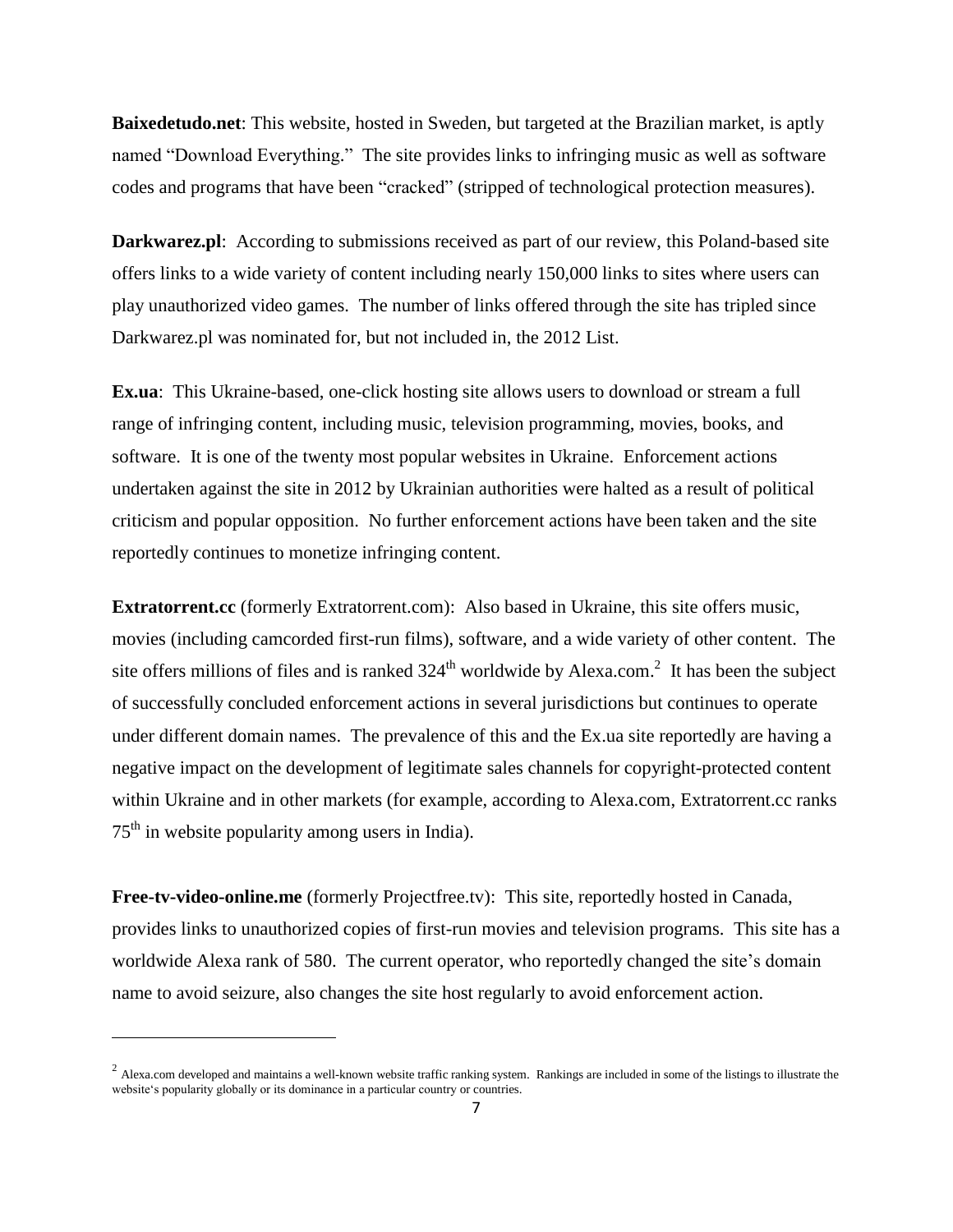**KickassTorrents.com** (also operating as **Kickass.to**; formerly listed as Kat.ph):This torrent site is among the most popular in the world, allegedly second only to The Pirate Bay, as a location for accessing copyright-infringing content. Reportedly based in Canada, the site operators have changed the domain name numerous times to avoid or recover from enforcement actions.

**Kuaibo.com** (**QVOD Technology**): According to public statements by its founder, QVOD Technology was launched in 2007 to provide online solutions for small and medium-sized websites that wished to provide video content while avoiding the infrastructure costs and licensing fees associated with the authorized distribution of films and television programs. QVOD has become a leading facilitator of wide-scale distribution of copyright-infringing content and of other content considered illicit in China. According to the founder, as of mid-2012, the QVOD software, which facilitates unauthorized access to access copyright-protected materials, has been installed on over 25 million computers. QVOD (and Baidu.com, which offers similar services) have been the targets of recent enforcement actions by Chinese industry and the Government of China.

**Mp3skull.com**: United Kingdom ("U.K.") authorities recently took action against this BitTorrent indexing site. According to authorities, the site facilitates the streaming and downloading of illegal music files. Users are also able to use this "search engine" to locate other services that facilitate the unauthorized distribution of copyright-protected content.

Putlocker.com: This file hosting site or "cyberlocker," which has been the subject of enforcement action by U.K. authorities, offers both streaming and downloading of extremely large video files. Since its launch in 2010, Putlocker.com has become one of the most popular streaming hubs in the world, and is ranked in the top 320 by Alexa.com. Although the site operator has reportedly ceased the previous practice of compensating users for uploads and has instituted a relatively quick notice and takedown process, the site continues to make available significant amounts of pirated content.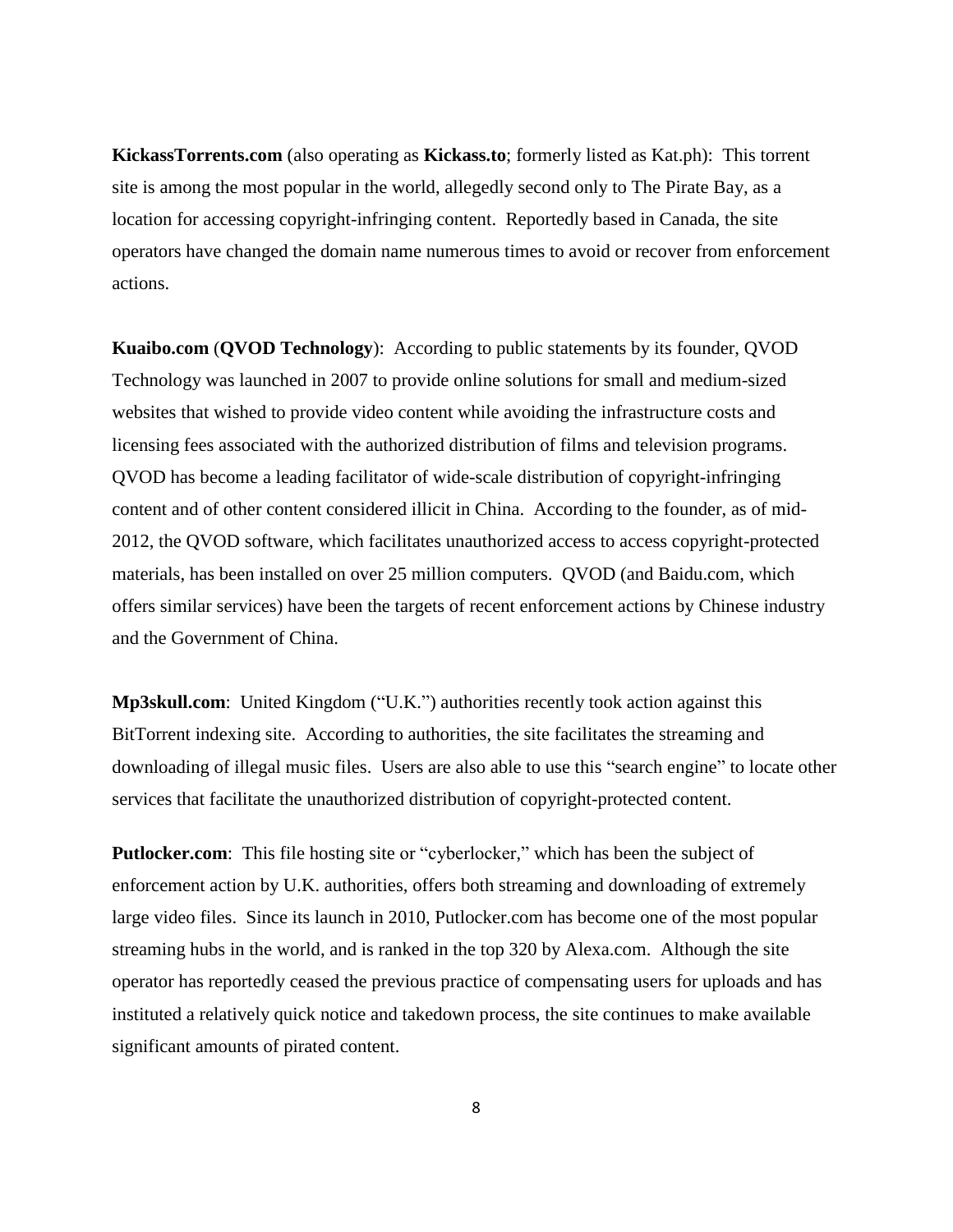**Rapidgator.net**: This cyberlocker was originally hosted in the U.K. but moved to Russia after U.K. enforcement officials shut it down. It continues to operate and, although its popularity appears to be declining, it remains in the top 500 sites worldwide, according to Alexa.com.

**Rutracker.org** (formerly Torrents.ru):Russia-based Rutracker.org is a BitTorrent tracking site that facilitates the uploading and downloading of pirated content. As of late January 2014, Alexa.com ranked the site  $13<sup>th</sup>$  in Russia and in the top 240 worldwide. However, recent reports indicate that the site may have been the subject of enforcement action. The site remains in the List, but will be considered for a possible change in status during the 2014 review.

**Seriesyonkis.com**: This linking and streaming site for first-run movies and television programs is extremely popular in Spain and in Latin America, with an Alexa.com rank of 40 in Spain and in the top 150 in Mexico, Argentina, Chile, Peru and the Dominican Republic. The 2011 indictment that precipitated the shutdown of Megaupload.com also named Seriesyonkis.com. Seriesyonkis.com continues to grow both in the amount of pirated content it makes available and in popularity. Popular sites in Spain that provide unauthorized music streaming and linking include **Pordescargadirecta.com** (linking) and **Goear.com** (streaming).

**Share-rapid.cz**: In the Czech Republic, a Czech director won a judgment of approximately \$26,000 against **Share-rapid.cz** for illegal distribution of one of his movies, a verdict that was upheld on appeal. Although the site's popularity appears to be diminishing, it remains one of the most active in the Czech Republic.

**SlySoft.com**: SlySoft.com, based in Antigua and Barbuda, sells software that removes region coding and other technological protection measures from optical disks so they can be viewed and copied without the authorization of copyright holders. The Government of Antigua and Barbuda charged SlySoft.com's owner with criminal violations of anti-circumvention laws. While prosecution is pending, SlySoft.com continues to distribute its software worldwide.

9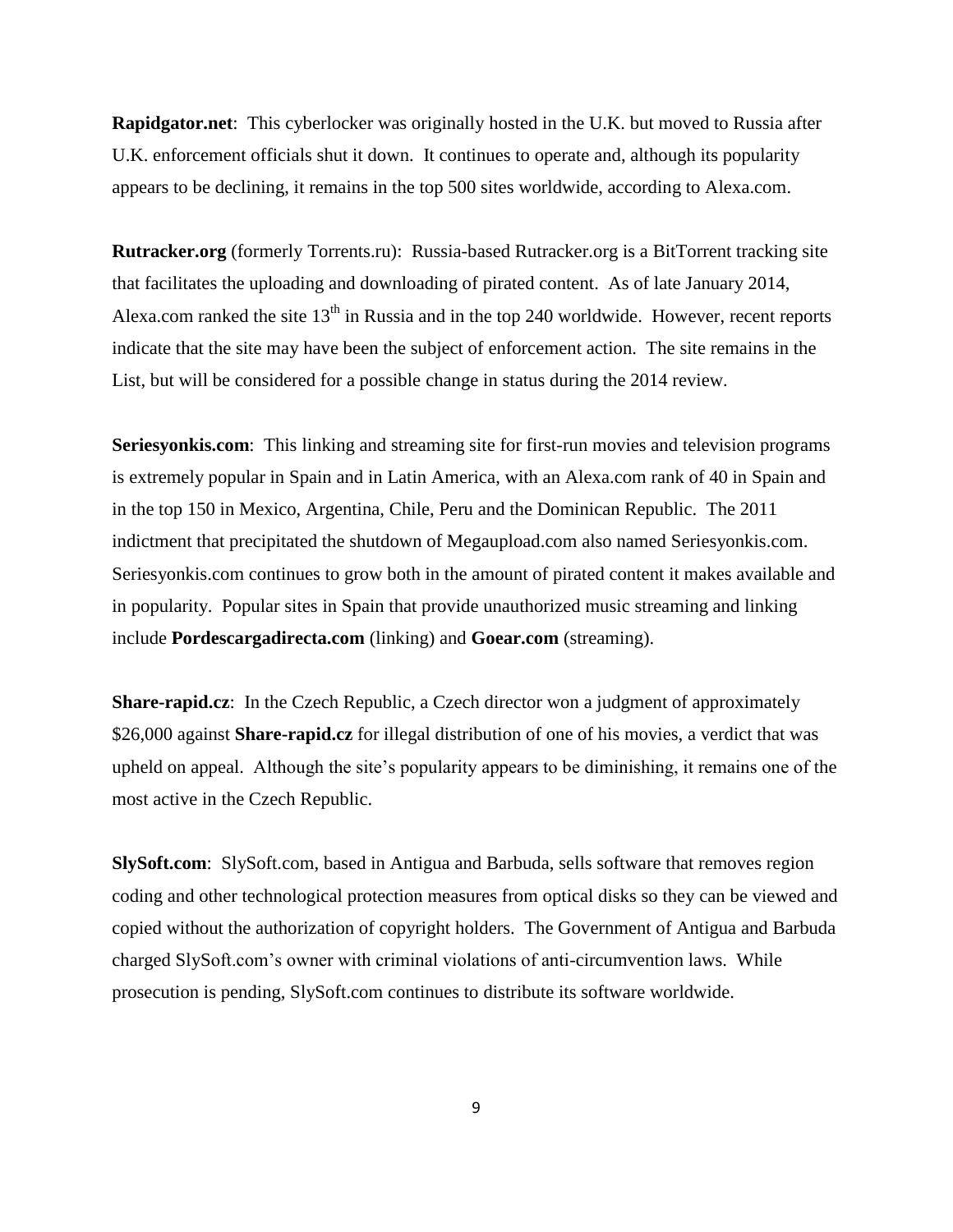**ThePirateBay.se**:Despite the criminal conviction of its founders, Sweden-based The Pirate Bay continues to navigate the globe and the country code top level domain (ccTLD) system to facilitate user downloading of unauthorized copyright-protected content. In December 2013, the site changed ccTLDs five times. According to press reports, the operators have registered dozens of domain names and continue to search for a permanent home after being swiftly shut down by government authorities in several countries, most recently in Peru, Chile, and Guyana. At last report, the operators have returned the site registration to Sweden. In addition, the site released its own web browser designed to evade network controls and reportedly has plans to offer software to circumvent conventional methods of enforcement. Network security experts have criticized The Pirate Bay for failing to follow security best practices in the development of their software.

**Torrentz.eu** (formerly torrentz.com): This site is a major aggregator (meta-search engine) of results from other BitTorrent search engines. Alexa.com ranks it among the top 160 most visited sites in the world. Torrentz operators use several domain names to direct users to their site. Some reports place the site in Canada while others identify Finland as the host.

**Uploaded.net** (formerly uploaded.to): This Netherlands-based site is a download hub that incentivizes users, through payments and commissions on new memberships, to upload large files typically indicative of motion pictures and television programs. The predecessor site became a destination for former Megaupload.com users after that site was taken down in 2011. The site operators upgraded their servers to accommodate the traffic but prevented users with U.S. Internet Protocol (IP) addresses to access the site reportedly in an effort to limit the site's exposure to law enforcement. Industry cites an 80 percent increase in the number of users accessing the site during the past year; Alexa.com statistics confirm a dramatic increase in user traffic. The current operator reportedly utilizes multiple combinations of IP addresses, domain names and server locations to evade law enforcement.

**vKontakte.com** (also operating as **vK.com**):The Russian site vKontakte.com, in the List since 2011, is styled primarily as a social networking site, and it is extremely popular in Russia and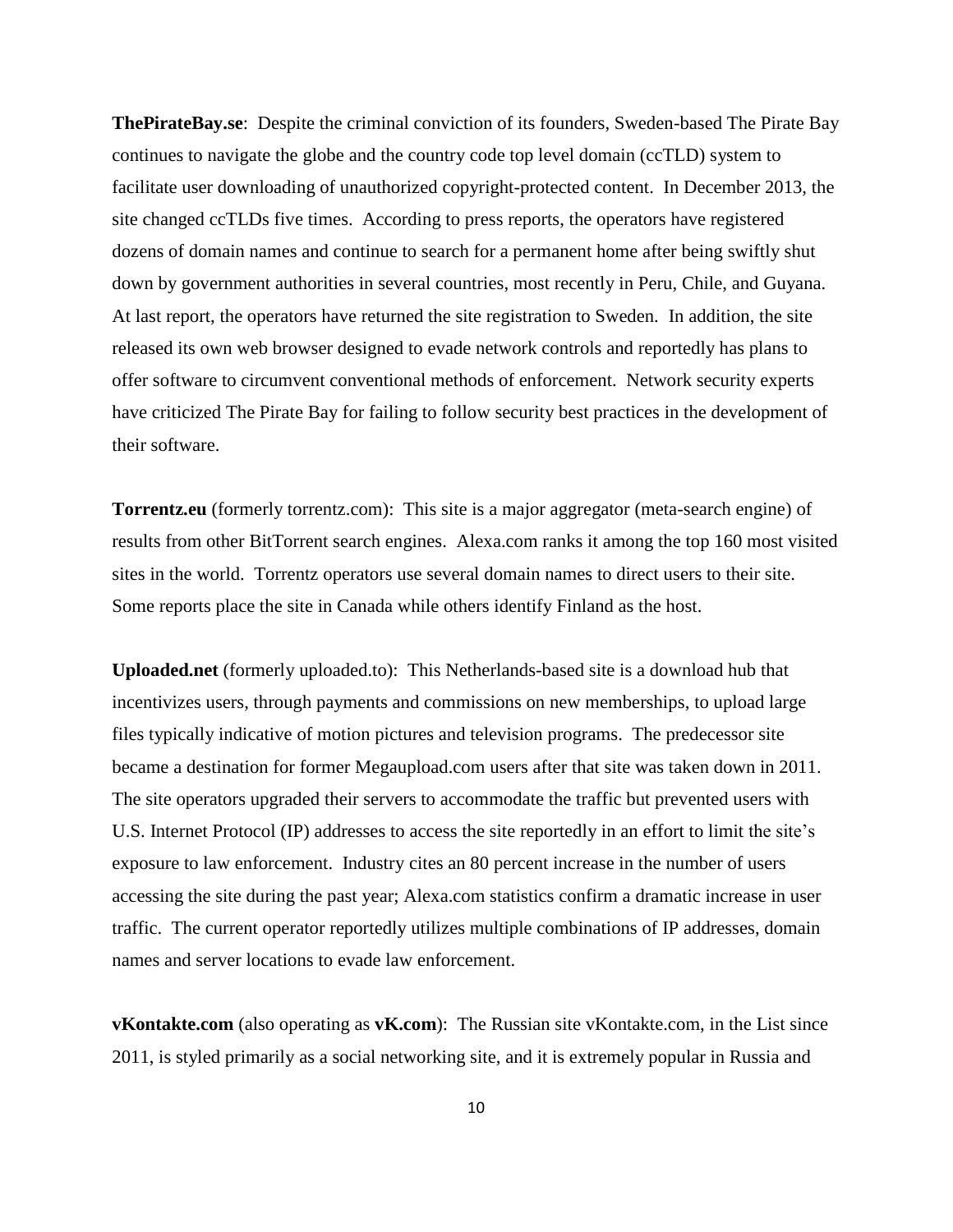surrounding countries. While as a general matter, social networking sites can serve many salutary purposes, this site's business model appears to include enabling the unauthorized reproduction and distribution, including streaming, of music and other content through the site and associated software applications.

**Wawa-mania.ec**: This site reportedly hosts numerous private streaming spaces and "warez" boards (bulletin boards providing information about and access to unauthorized software). Alexa.com ranks the site among the top 250 in France, although we understand that the servers are located elsewhere. French authorities filed charges against the site owner but were unable to prosecute him as he has reportedly left the country.

**Xunlei.com/Kankan.com**: Xunlei.com reportedly facilitates the downloading and distribution of pirated music, movies, and other content, not only through deep-linking services, but also by offering cyberlocker facilities and its own innovative high-speed peer-to-peer file sharing system. According to industry reports, Xunlei's Kankan.com offers unlicensed content on demand for paid members, although it has begun to offer access to increasing amounts of licensed content. On a positive note, Xunlei.com has shut down its previously-listed notorious market Gougou.com.

**Zamunda.net** (also operating as **Zamunda.se** and **Zelka.org**) and **Arenabg.com**: These Bulgarian-operated sites are among the most visited pirate sites not only in Bulgaria, but in the region. They offer a wide range of pirated content including movies, music, software, and electronic games. In late 2012, four of Arenabg.com's Bulgarian operators were convicted and fined approximately \$662 each; however, the site remains operational and reportedly has been moved to servers located in Canada. In 2013, a Bulgarian appeals court set aside some of the convictions because the seven-year statute of limitations had expired before the trial court's decision was finalized. At present, a criminal case against operators of Zamunda.net is ongoing. A version of Zamunda.net and its mirror site, Zamunda.se, remain operational and are now hosted in Switzerland. The original Zamunda is now called Zelka.org and continues to be hosted in The Netherlands.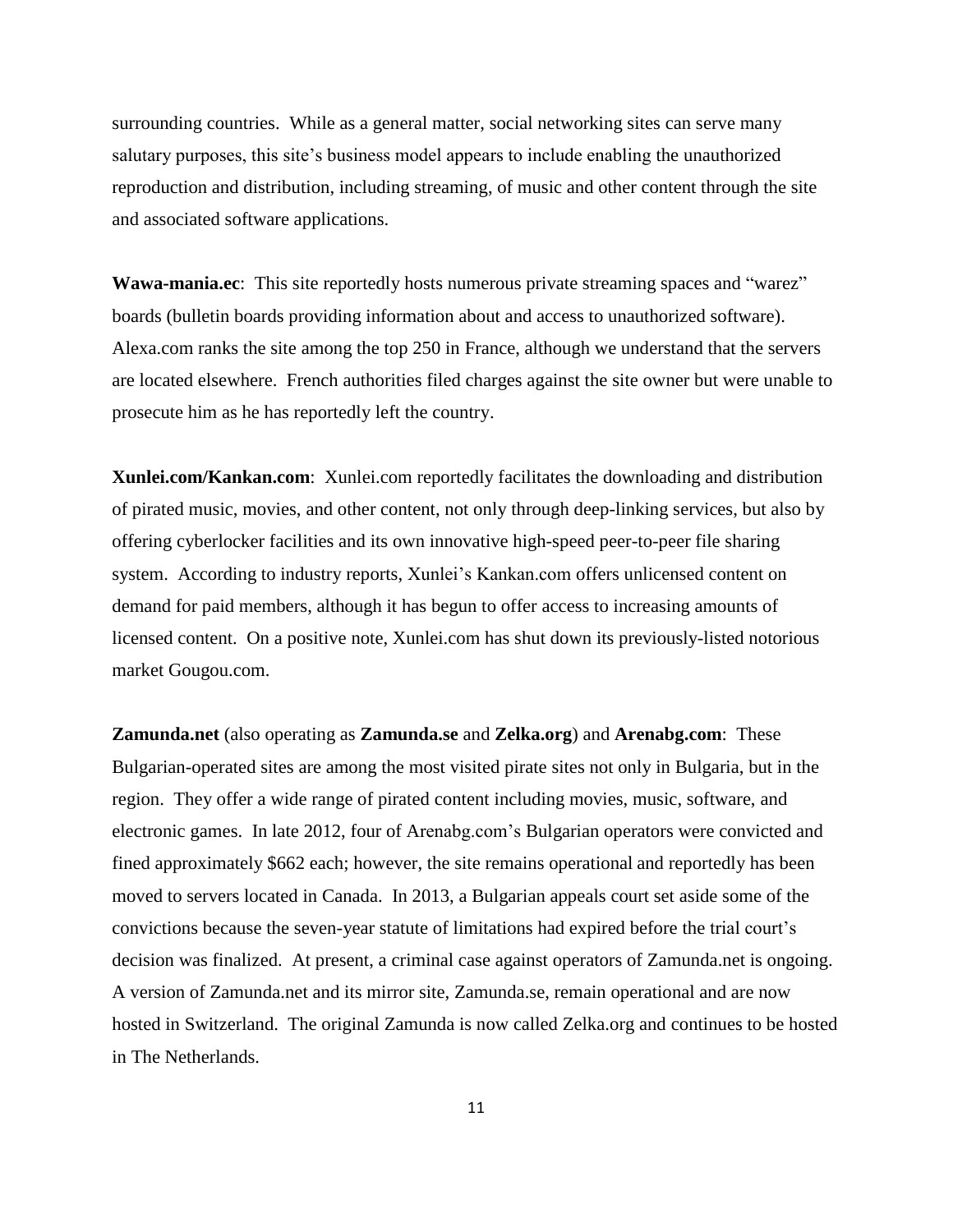**Zing.vn**: Vietnam-based Zing.vn, primarily a social media site, continues to operate an infringing deep-linking music portal, which attracts large numbers of users to the site. Although Zing.vn's operators maintain that they have been in negotiations to legitimize its content distribution, discussions have not yielded significant results to date. In January 2014, a U.S. based publisher of Vietnamese music filed a copyright infringement case in U.S. district court against VNG, the company that operates the Zing.vn website, and its principal investor, the U.S. based venture capital firm IDG Ventures Vietnam.

# **PHYSICAL MARKETPLACES**

The Internet has brought about a global revolution in the authorized and unauthorized distribution of films, music, software, including video games, and books. In many markets, unauthorized online distribution of, or access to, copyright-protected content largely has replaced unauthorized distribution via physical media. In other markets, however, physical media (CDs, DVDs, videogame cartridges) continue their prevalence, with widespread distribution provided through physical markets like those identified below. With respect to the distribution of counterfeit goods, physical markets remain the primary distribution channel worldwide. Although, as discussed above, the Internet is host to innumerable sites that facilitate the distribution of counterfeit products to consumers, Internet connectivity and broadband limitations, challenges related to shipping, postal delivery, customs and other controls often serve as obstacles to shopping online, whether for legitimate or illegitimate merchandise. Physical markets such as the ones listed below can offer an often uninterrupted supply of counterfeit and pirated goods to consumers.

## *Physical marketplaces, in alphabetical order by host country:*

#### Argentina

**La Salada (Buenos Aires, Argentina)**: La Salada is frequently described as South America's largest mall and largest black market. Although many sellers offer their own locally-produced goods, the sale of pirated and counterfeit products is rampant throughout the market. Sellers of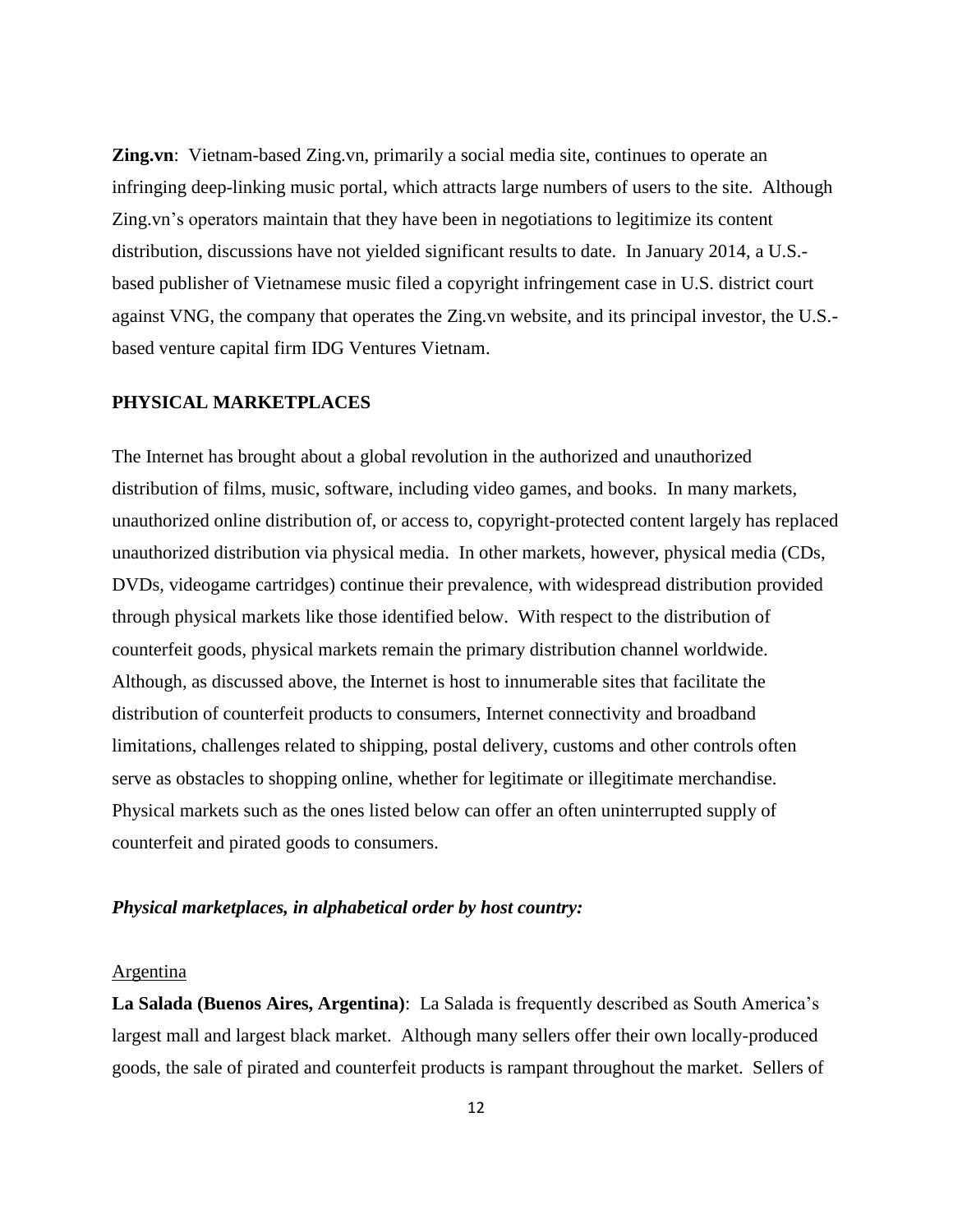counterfeit and pirated products deal openly, several having been interviewed and identified by name in the press. Although intermittent, small-scale enforcement actions are carried out by Argentinian authorities, there are over 30,000 stalls in this network of markets, and these actions have little to no effect. La Salada is so well-known for the availability of counterfeit and pirated products that dedicated buses bring shoppers from Paraguay and Uruguay to the market. In its most recent report on global piracy and counterfeiting, the European Commission referred to La Salada as the biggest illegal market in the world. Press reports indicate that a companion online marketplace is also planned.

#### China

China is host to a number of physical markets that facilitate the sale of commercial quantities of apparel and footwear not just for consumption in China but for distribution and sale worldwide. These markets are known for the prominent and extensive availability of counterfeit merchandise as well as on demand manufacture and worldwide shipping of counterfeit clothing. Although several of the markets have adopted policies and legal obligations intended to address the availability of counterfeit merchandise, it does not appear that these policies and obligations are vigorously enforced. Several of these markets have also been the focus of enforcement actions, though the effectiveness of such enforcement actions has reportedly been limited.

The following markets are key contributors to counterfeiting in China and worldwide:

**Garment Wholesale Center – Guangzhou Railway Station (Guangzhou)**: This complex includes several markets with hundreds of shops focused on wholesale buyers. In the street, there are numerous mobile street vendors openly selling counterfeit watches and handbags, at times in plain sight of enforcement officials. Clothing and footwear distributed via this market complex are exported to locations outside of China. The following markets located in this complex sell predominantly counterfeit clothing and footwear in wholesale quantities for export to foreign markets.

 **Jin Bao Garment Market** – Rights holders report that this market offers for sale clothing bearing counterfeit trademarks and, to facilitate evasion of foreign customs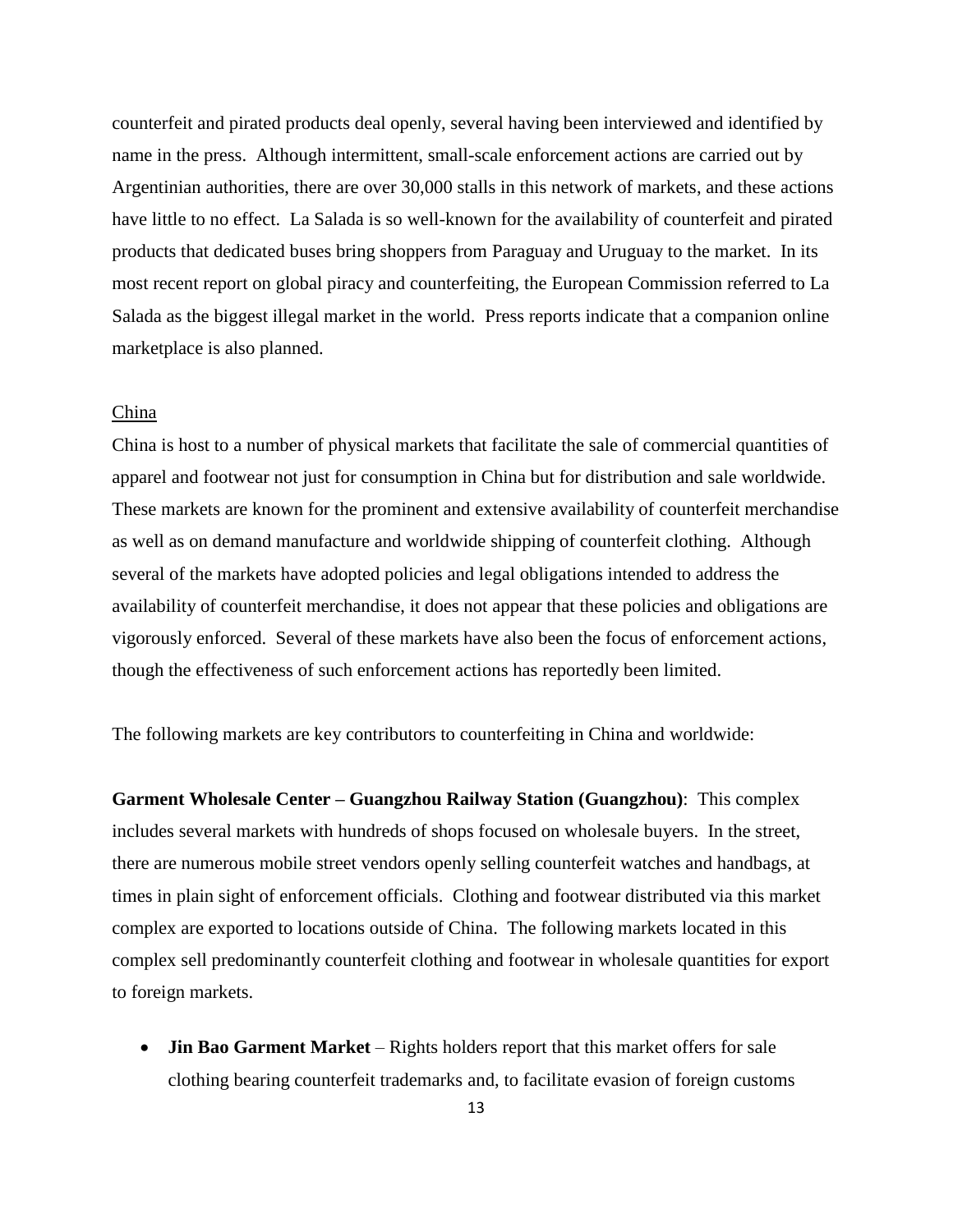controls, unmarked clothing and counterfeit brand labels that can be affixed to that clothing at a time and place to be determined by the buyer.

- **Jinshun Garment Market** Nearly every shop in this market reportedly sells counterfeit goods.
- **Jiulong Shoe Market** Rights holders report that an estimated 70 percent of the footwear offered for sale in this market is counterfeit. Enforcement has occurred at this market but because the penalties have been low, the market continues to operate.

Additional markets in China that offer counterfeit and pirated goods for sale:

**Buynow PC Malls (**throughout **China)**: Rights holders report that the Buynow PC Mall, a very large chain of twenty-two personal computer malls across China, continues to offer for sale pirated movies and games, and pirated versions of operating system software and other types of software that can be installed on computers at the consumer's request. Management has reportedly created a Consumer Complaint Center to accept complaints, including IPR complaints, from customers. It is not clear whether copyright owners are considered consumers who can lodge complaints under this system, and it is not clear that lodging a complaint has any effect. Buynow PC Mall is a well-established, formal chain of markets that appears to have the capacity to operate legitimately.

**Luohu Commercial Center (Shenzhen, China)**: Located at the border between Shenzhen and Hong Kong, this market is home to dozens of shops openly or clandestinely offering counterfeit or pirated goods. The display of signs prohibiting the sale of such goods has reportedly not served as an effective deterrent. Recent reports confirm the predominance of a wide variety of counterfeit merchandise. Local enforcement authorities with the Administration for Industry and Commerce (AIC) visit the market frequently to inspect shops. Although there are consequences for those caught selling counterfeit products, sellers have adapted their methods to avoid detection. One common method is for the seller to present unlabeled products to potential customers as copies of brand name products. After making the sale, the seller quickly delivers to the consumer the counterfeit labelled version that had been stored in the warehouses adjacent to the market. Enforcement-related attention to this practice and to the warehouses adjacent to the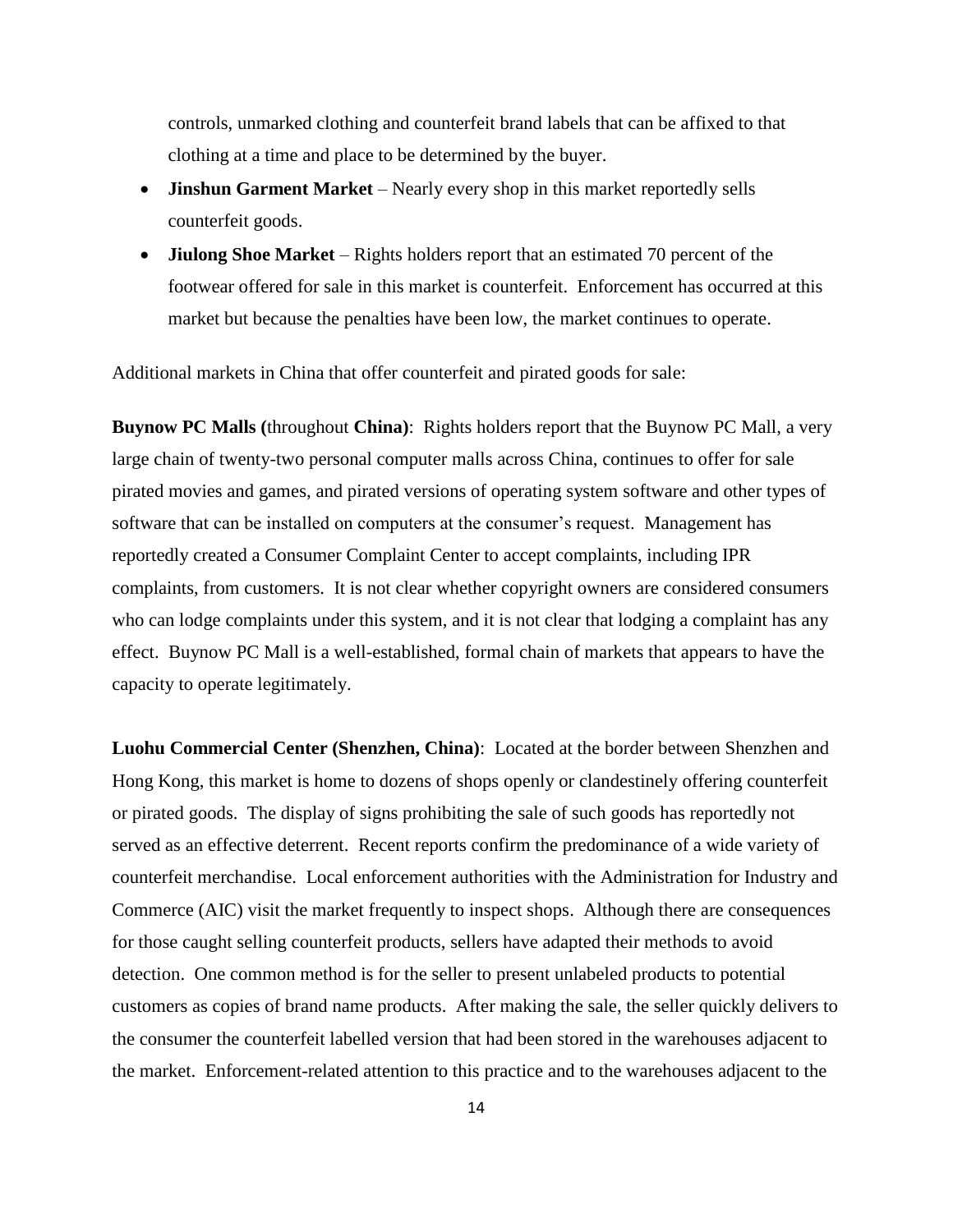market could have a significant impact on the availability of counterfeit merchandise in this market.

**Silk Market (Beijing)**: Rights holders continue to identify the Silk Market as a particularly prominent example of the distribution of counterfeit consumer and industrial products that is endemic in many retail and wholesale markets throughout China. Chinese authorities are focused on this market and have, over time, worked with the management company and vendors to adopt policies designed to diminish the availability of IPR-infringing merchandise at the market. Chinese authorities have also pursued enforcement actions on the basis of landlord liability that have had some positive impact on the situation. Although there has been progress at times, many significant challenges remain.

**Zengcheng International Jeans Market (Zengcheng, Guangdong)**: Industry estimates that one-third of the jeans sold in this market are counterfeit. Sellers in the market offer predominantly American brands. All of the shops at the market reportedly represent factories and sell to retail and wholesale clients in China and worldwide. In addition, many shops at the market also claim to sell counterfeit merchandise on Taobao.com (see above), the previouslylisted marketplace which has taken meaningful steps to address counterfeiting and piracy but remains under scrutiny for facilitating the distribution of counterfeit products.

#### Colombia

**San Andresitos (Bogotá, Cali and other cities)**: San Andresitos shopping areas are located in cities throughout Colombia, including in the capital, Bogotá, where there are three. Originally the destination for smuggled goods, these markets, widely reported in the press as having ties to organized crime, are now well-known for the unauthorized reproduction and distribution of music, movies, and video games, and the distribution of a variety of counterfeit products, including pharmaceuticals.

#### Ecuador

**Bahia Market (Guayaquil)**: During 2013, Ecuador's Intellectual Property Institute undertook some enforcement and public awareness actions in Bahia Market. While this was a positive step,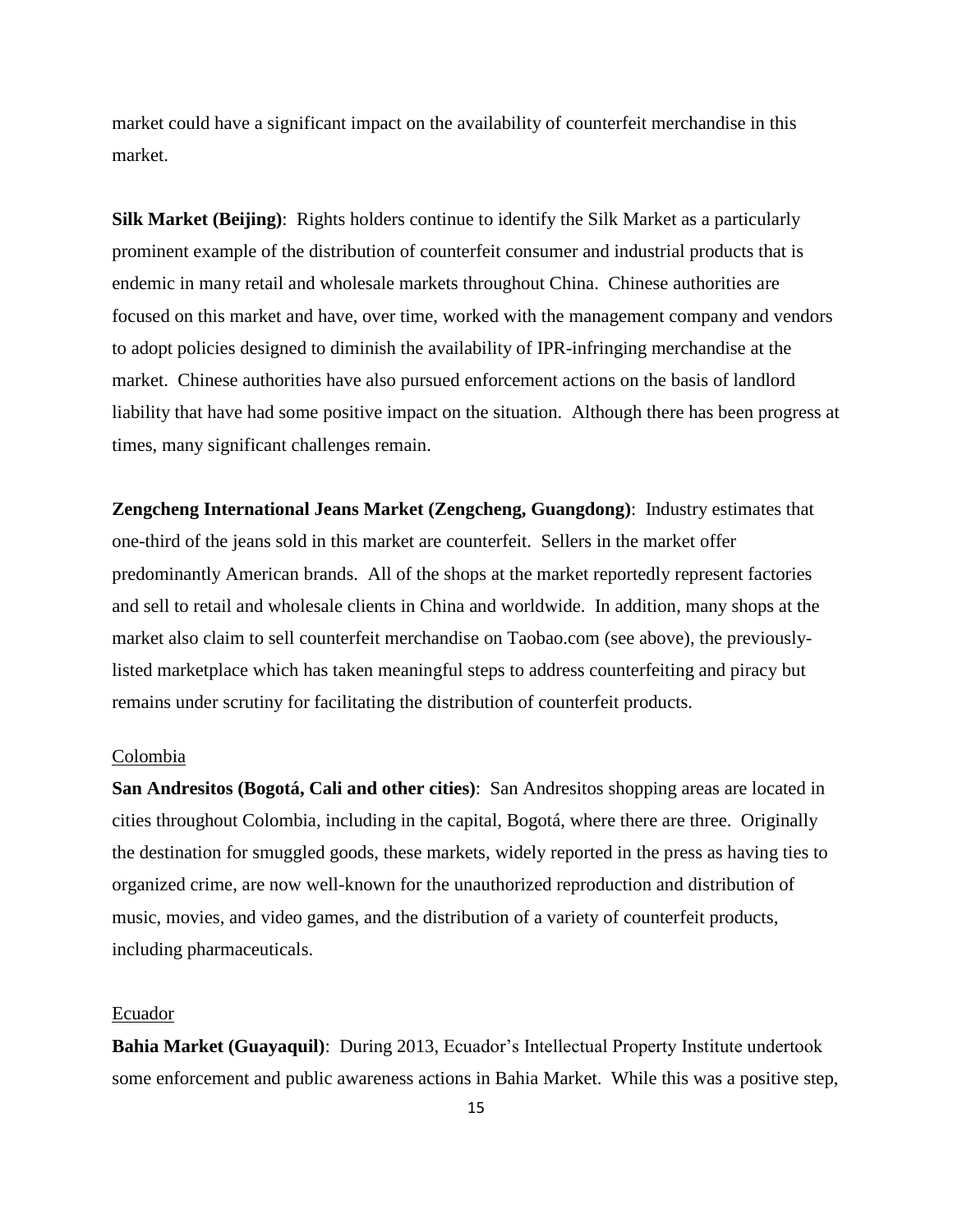much work remains. As of November 2013, a wide array of counterfeit and pirated goods remains widely available for sale in La Bahia. The products include pirated DVDs, CDs and software, clothing with counterfeit logos, and counterfeit electronic items.

#### India

**Nehru Place** and **Gaffar Market (New Delhi), Manish Market** and **Lamington Road (Mumbai),** and **Chenoy Trade Center** and **the Hong Kong Bazar (Hyderabad)**: Nehru Place continues to be a prominent example of the numerous markets in major cities throughout India that are known for dealing in large volumes of pirated software, pirated optical media containing movies and music, and counterfeit goods. Gaffar Market is rife with counterfeit clothing, shoes, cosmetics, electronics, and other products, most of which are imported into India. Markets such as Manish Market and Lamington Road in Mumbai are semi-organized markets where unauthorized copies of CDs and DVDs (mostly of Hindi movies but also English-language movies) are sold alongside the authorized versions. According to reports, shop operators generally are successful at hiding illicit merchandise prior to police raids, and returning it to shelves shortly after a raid. Hyderabad's Chenoy Trade Center (CTC) and Hong Kong Bazar house a large number of shops that sell computer hardware and software. While many shops sell proprietary software under warranty, many smaller shops discretely sell pirated products, including operating system software, electronic office tools, multimedia games, and anti-virus software, as well as DVDs and CDs containing other copyright-infringing content.

# Indonesia

# **Harco Glodok, Mangga Dua Mall, Ambassador Mall/ITC** and **Ratu Plaza (Jakarta)**:

Despite the efforts of the Government of Indonesia, including warnings sent to mall operators and tenants, the Jakarta Governor's Decree calling on mall owners to respect IPR, and enforcement actions, the sale of counterfeit and pirated products persists in these markets. Harco Glodok is regarded as the largest trade center in Indonesia for consumer electronics and parts. While most of the distributors are legitimate, we continue to receive reports that this market also supports a complex piracy and counterfeiting network by serving as the critical retail level distribution point for infringing products. This year, we have added to the List three additional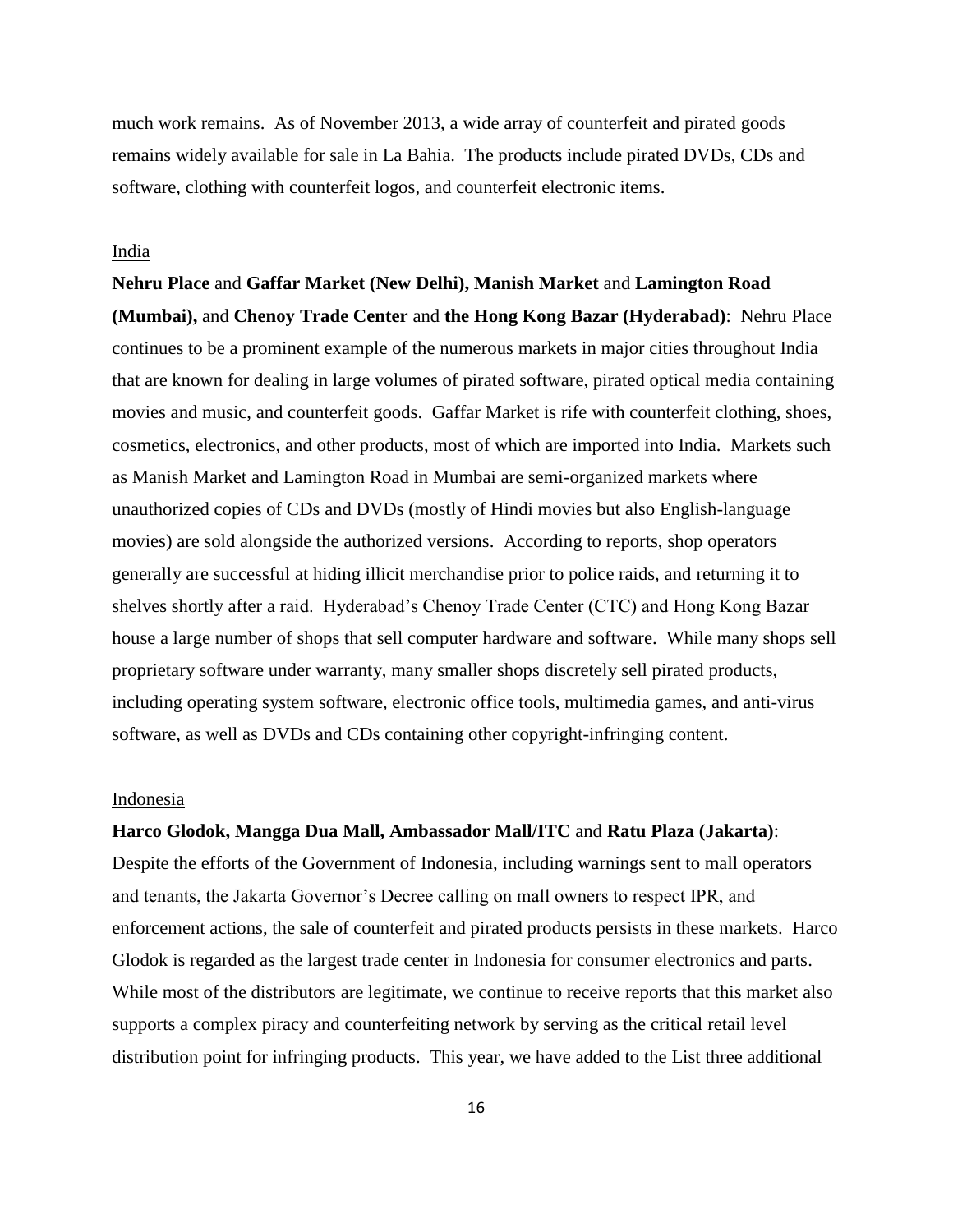Jakarta-based markets that reportedly present similar challenges: Mangga Dua Mall; Ambassador Mall/ITC; and Ratu Plaza. Industry reports that sellers in these markets offer a wide array of counterfeit and pirated products, including software, games, movies, and music as well as ondemand installation of pirated software on computers.

# Mexico

**Tepito (Mexico City) and San Juan de Dios (Guadalajara)**: Both markets are rife with pirated and counterfeit goods, including music CDs, DVDs, video games, other software, clothing, shoes and electronics, are known throughout Mexico and the region as centers of counterfeiting and piracy, and exemplify the type of market that sustains counterfeiting and piracy around the world. Press reports indicate links to transnational and domestic organized crime groups. Eradicating piracy and counterfeiting in these markets requires sustained government-sponsored enforcement action.

#### Paraguay

**Ciudad del Este**: Ciudad del Este has been named in either the List or the Special 301 Report for over 15 years. The border crossing at Ciudad del Este and the city itself have been the focus of U.S. and international attention as a hub for the distribution of counterfeit and pirated products in the tri-border region of Brazil-Argentina-Paraguay and beyond. The city's economy is reportedly sustained in large part by trafficking of counterfeit and copyright-infringing goods by regional organized crime groups. The situation in Ciudad del Este has not improved over the past year or even the past decade. Paraguayan authorities have engaged in some enforcement actions, including conducting raids and seizing merchandise from vendors in Ciudad del Este and recently interdicting a cargo plane from China carrying counterfeit merchandise. However, enforcement efforts have had no lasting effect. The Cartes Administration, which took office on August 15, 2013, has been vocal about the need to transform the city into a hub of formal, legitimate business. Paraguay's National Directorate of Intellectual Property (DINAPI), General Enforcement Directorate is newly-empowered to undertake administrative investigations and initiate proceedings against IPR violations at customs checkpoints and business premises, supplementing the existing enforcement authorities at work in Ciudad del Este.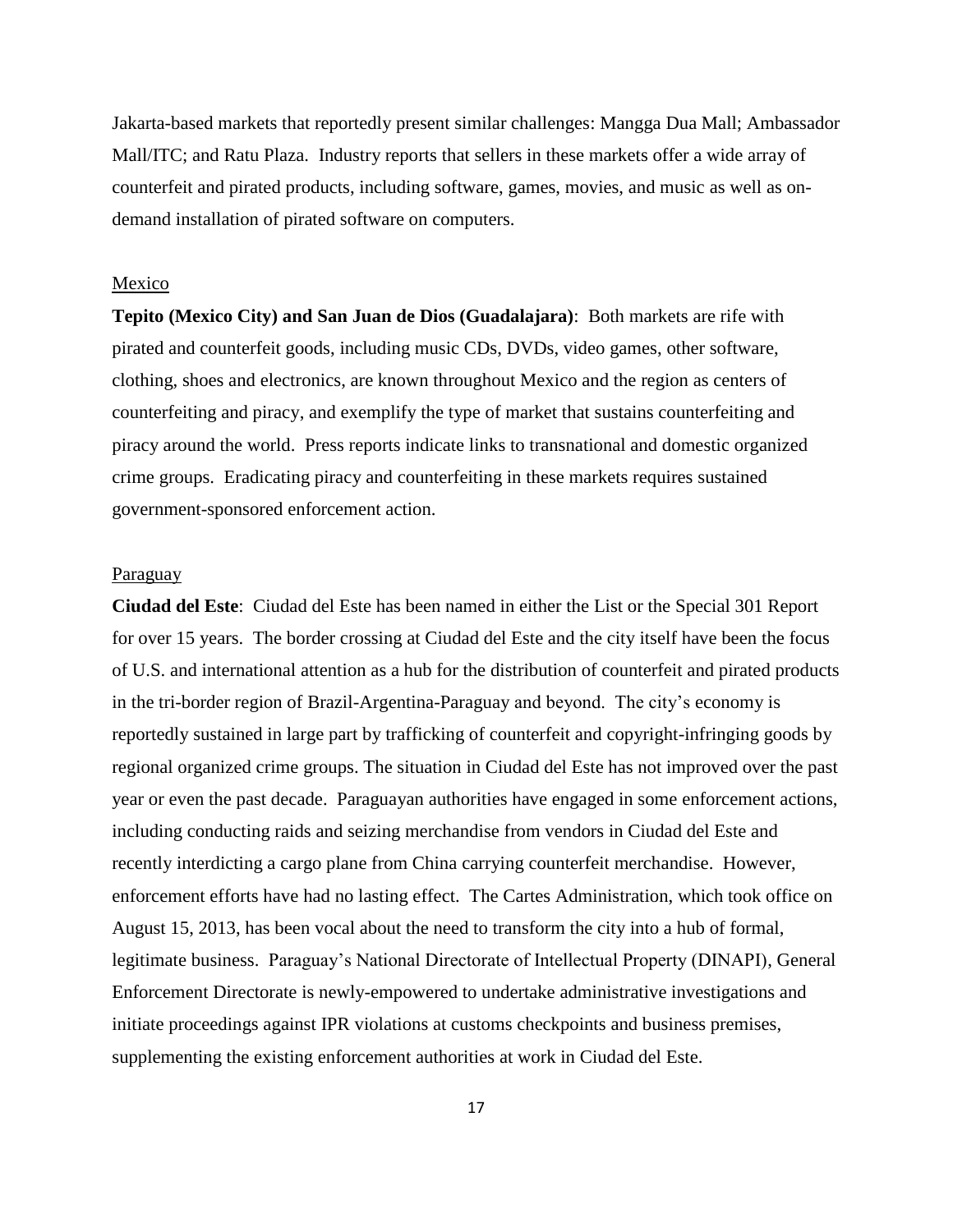#### Spain

**A Pedra Market (Vigo)**: A Pedra Market, located in the port city of Vigo, is reportedly known for counterfeit clothing and electronic products. Vigo is a port of call for many cruise lines and A Pedra Market is popular with tourists. Although this market is not as big as others in Spain, it is included in the 2013 List because it operates under the supervision and control of the municipal government.

#### Thailand

Multiple markets throughout Thailand have been included in the 2013 List. Enforcement efforts – even in the targeted "Red Zone" markets of **Pantip Plaza**, **Klong Thom**, **Saphan Lek** and **Baan Mor (Bangkok)** – are largely ineffective. **MBK Shopping Center (Bangkok)**, which has been the focus of attention by Thailand's National IP Center for Enforcement, remains in the List because the overall situation has not improved. **Talad Nat on Wireless Road (Bangkok),** which is located near the U.S. Embassy, is added to the List because authorities have not responded to repeated requests to address the open, persistent sale of counterfeit and pirated goods on the premises. Other Notorious Markets in Thailand include: **Chatuchak**, **Sukhumvit Road** and **Patpong Market (Bangkok)**; **Patong** and **Karon Beach (Phuket)**; **IT City (Pataya)**; and the **Rong Klua** border market **(Aranyaprathet)**.

#### Ukraine

**Petrivka Market (Kyiv)**: In 2012, Petrivka Market reportedly housed as many as 300 stands that sell pirated and counterfeit goods, including music, films, games, software, clothing, and shoes. In 2013, it appeared that the overall number of stands selling counterfeit products had diminished, but the prominence of those that remain and the continued widespread sale of pirated products merit additional attention by the appropriate authorities.

**Seventh Kilometer Market (Odessa)**: With more than 5,000 stalls serving over 100,000 customers per day, Seventh Kilometer Market is regarded as one of the largest markets in Europe. All types of counterfeit and pirated products are available here, from footwear and